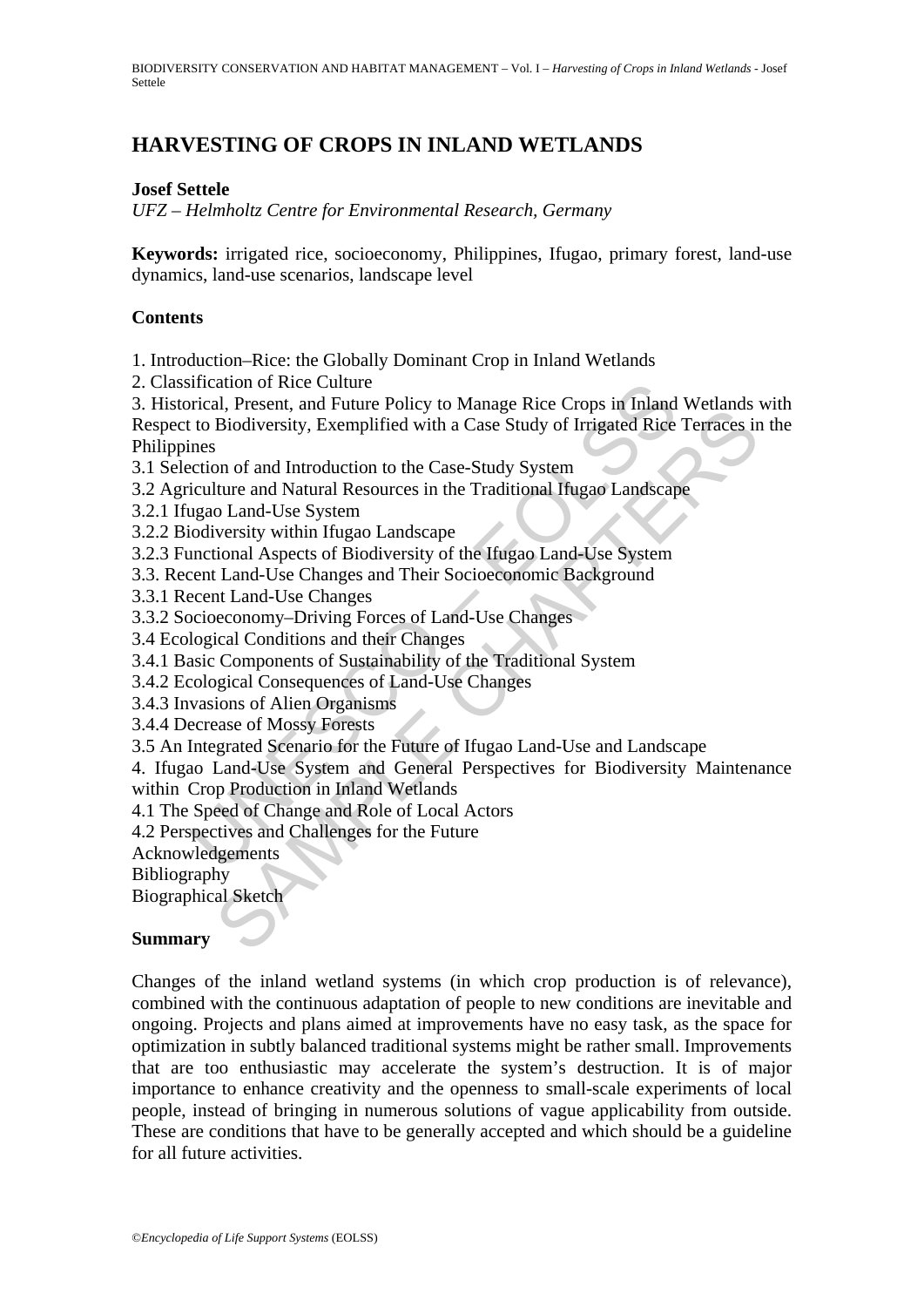Development of crop production in inland waters has to consider the socioeconomic context in which local development is driven. Scenarios and development plans are implicitly based on socioeconomic conditions and assumptions or predictions of the future development of these conditions. Thus, socioeconomy is of basic relevance for all future development directions and has to be regarded as an integrated part of the conservation of biodiversity within (wetland and other) agricultural systems, as humans are an integral part of these.

be tried on a landscape level, as a to eccule to sovotols, espectation and a landscape level, that water supply as an inevitable precondition depends terms from the erop-production reas. The case study of e of Ifugao (with The most challenging task for future agroecological activities, however, is the combination of approaches to integrate socioeconomy and field ecology. This should always be tried on a landscape level, as it becomes obvious, especially in wetland systems, that water supply as an inevitable precondition depends on landscape compartments far beyond the crop-production areas. The case study of the Philippine province of Ifugao (with its famous irrigated rice terraces) shows how to move into this direction. Hopefully, we will be able to strengthen such approaches and thus achieve positive results for the integration of biodiversity and (wetland) crop production.

# **1. Introduction–Rice: The Globally Dominant Crop in Inland Wetlands**

The state of the competition and state of the world's interest and the world's and be trop-production areas. The case study of the Philip I flugao (with its famous irrigated rice terraces) shows how to move into Hopefully, If one looks at the issue of crop harvesting in inland wetlands on a global scale, and if one refers to crops in the strict sense of agricultural crops, there is nearly nothing more important than wetland rice in this context. Due to their extremely low relevance, smallscale systems like the growth of watercresses (*Nasturtium*) in Central Europe or production of taro (*Colocasia*) in the tropics will not be further treated here.

## **2. Classification of Rice Culture**

Rice culture is classified according to water regimes into upland systems with no standing water (not of relevance within this contribution), lowland systems with 5–50 cm of standing water, and deepwater and floating systems with more than 51 cm to 5–6 m of standing water. Figure 1 shows the world's rice land classification by water regime and predominant rice types.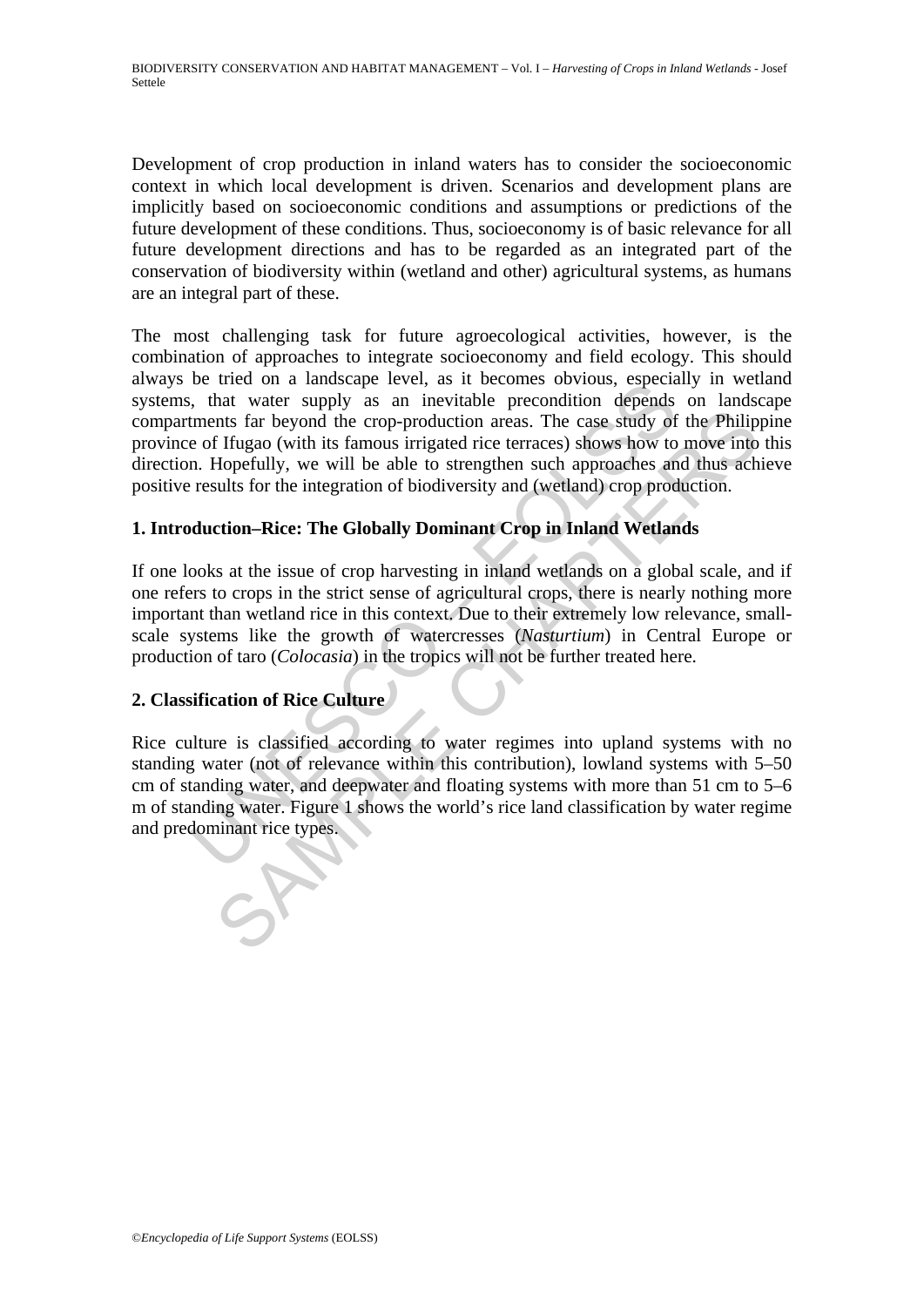

Figure 1: Global rice land classification by water regime and predominant rice types; (*Source:* DeDatta S. (1985.) *Principles and Practices of Rice Production;* 618 pp. New York: John Wiley and Sons) (slightly modified)

Upland<br>
Upland<br>
Upland<br>
Upland<br>
Irrigated lowland<br>
10%<br>
21: Global rice land classification by water regime and predomina<br>
2: DeDatta S. (1985.) Principles and Practices of Rice Production<br>
York: John Wiley and Sons) (sli Figure 1 Interacted lowland<br>
Integrated lowland<br>
Integrated lowland<br>
The date of the community of the rive of the rive of the rive of the rive of the rive of the rive of the rive of the rive of the rive of the rive of the In many rice-growing areas of the tropics, particularly in South and Southeast Asia, the year is divided into fairly distinct wet and dry seasons. In most areas, the bulk of the rice is produced in the wet season and dependence on rainfall is the most limiting production constraint for rainfed rice culture. Because rainfall received during the dry season is not enough to grow a crop of rice, rice grown in that season is entirely an irrigated crop and, because development of irrigation facilities is costly and moves slowly, the area planted to rice in the dry season is limited.

In all of the rice-growing countries in Asia, lowland rice culture is the most predominant system, while in Africa and Latin America (which only make up a small percentage of global rice production) upland culture dominates. About 30% of the world's rice is grown as rainfed lowland and about 45% as irrigated lowland (see Figure 1).

Only 32% of the rice-growing area is irrigated, but it produces  $\sim$  50% of the rice in South and Southeast Asia. More than 20% of the irrigated area is double cropped and the rest is single cropped. In temperate Asia (China, Japan, and Korea) most rice land and in the United States, Europe, and Australia, the entire rice land is irrigated. In those temperate countries, rice is not grown if irrigation water is not available.

## **3. Historical, Present, and Future Policy to Manage Rice Crops in Inland Wetlands with Respect to Biodiversity, Exemplified with a Case Study of Irrigated Rice Terraces in the Philippines**

## **3.1 Selection of and Introduction to the Case-Study System**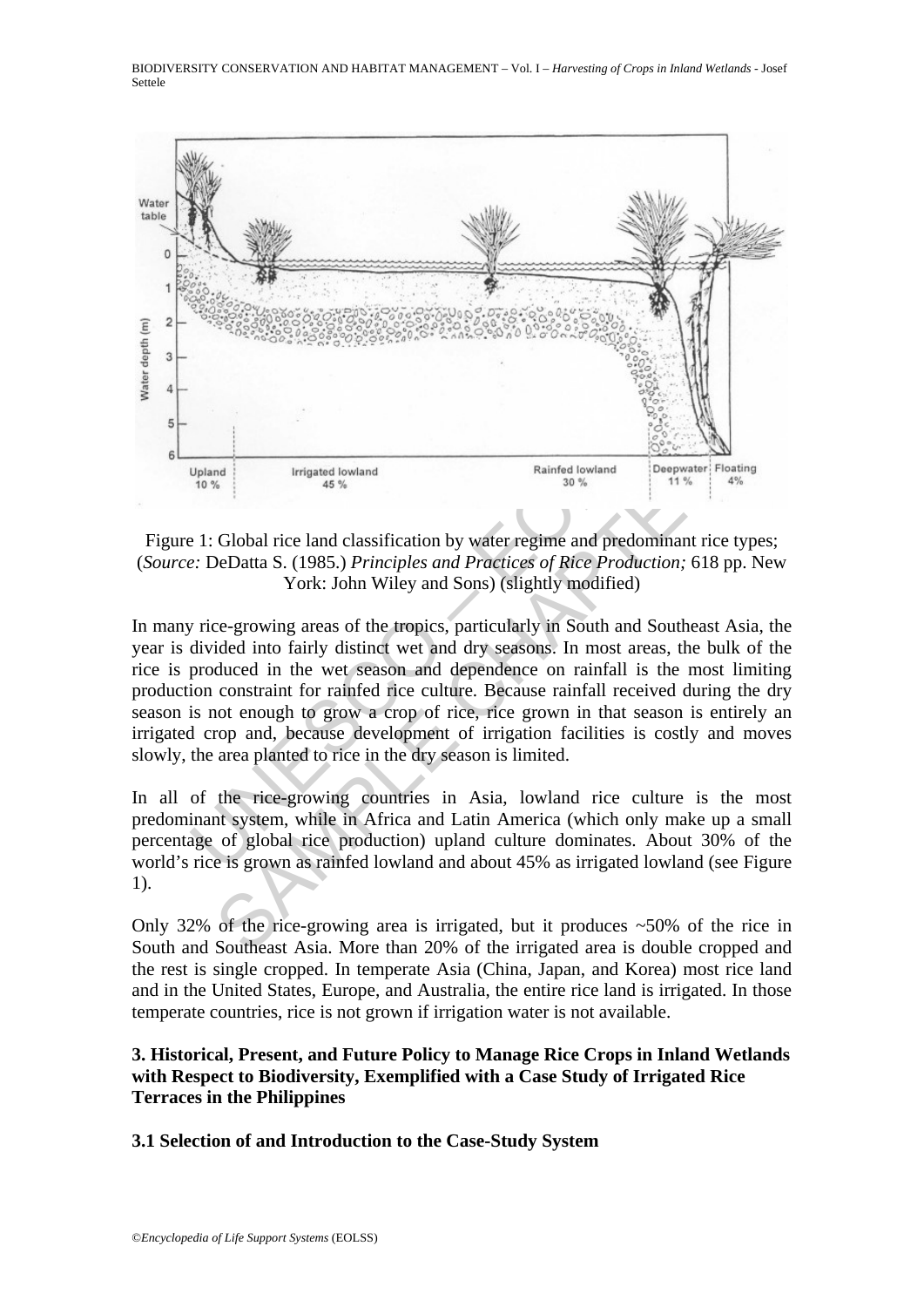Due to the dominance of irrigated rice crops, this contribution will entirely focus on them as the most relevant representative in the context of inland wetlands. Furthermore, to show the interactions of management and biodiversity, which also includes many socio-economic, cultural, and thus historical aspects, the contribution will concentrate on one integrative case study where all the different aspects and consequences of future management scenarios can be exemplified. For this purpose (and due to the long-term experience of the author) the rice terraces of the Philippine province of Ifugao have been selected. As they are flooded throughout the year they also represent real (humanmade) inland wetlands.



Figure 2: Impression of the typical clay-walled rice terraces around Banaue/Ifugao in Northern Luzon/Philippines; (*Picture: J. Settele*)

Because of their uniqueness (compare Figures 2 and 3) the rice terraces of Northern Luzon have been designated as a World Heritage Site by the UNESCO. Throughout the centuries, the people of Ifugao have shaped this landscape and thus created a permanent basis for living. The village structure, with small groups of houses usually scattered across the terraced landscape, allows production and consumption of food in the same landscape units. Therefore, nutrient cycles are often regarded as more-or-less closed. This guarantees sustainability. One important component of this balanced system and its surrounding landscape is a high biodiversity, compared to other agricultural landscapes.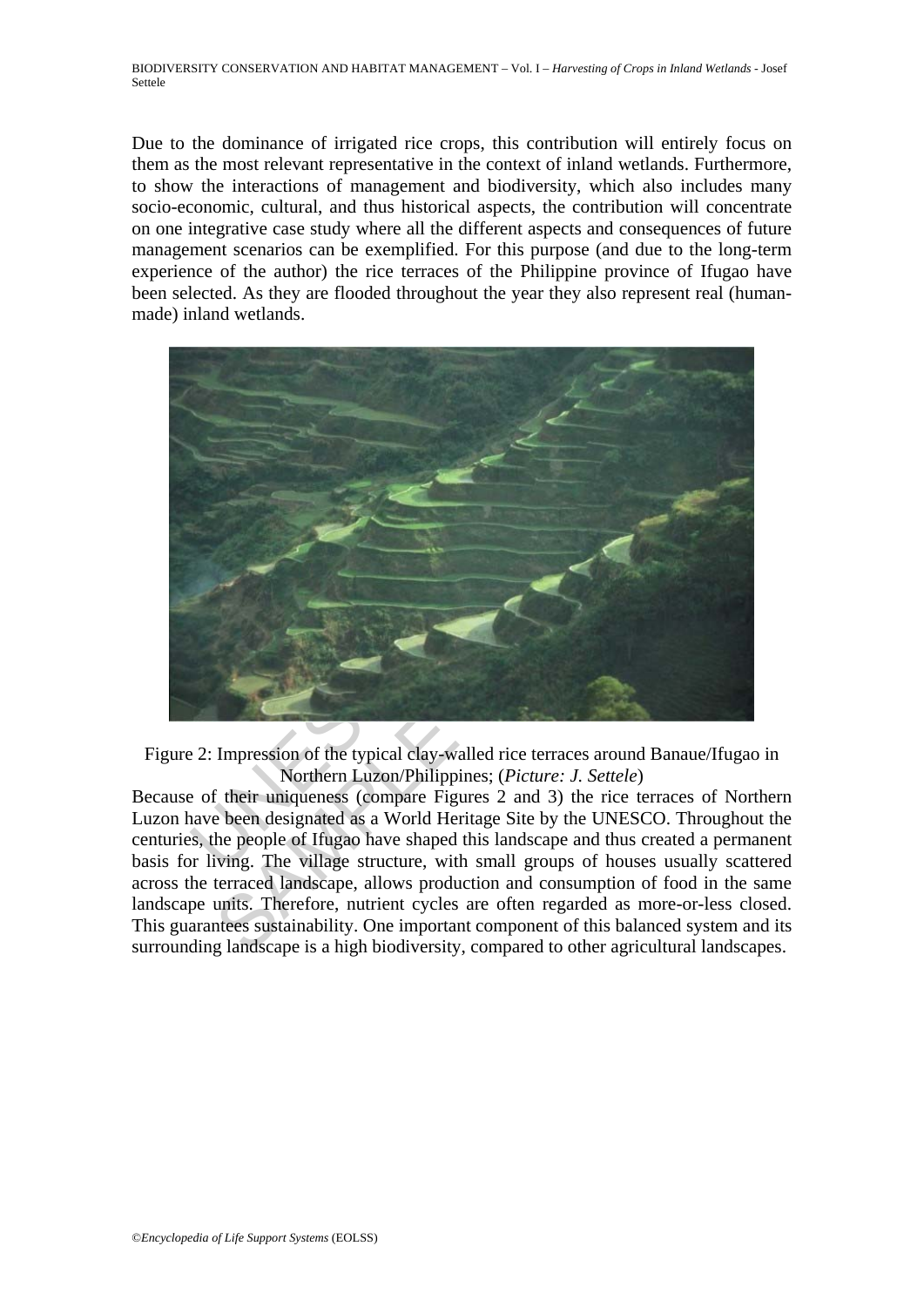

Figure 3: Impression of the typical stone-walled rice terraces around Batad/Ifugao in Northern Luzon/Philippines; (*Picture: J. Settele*)

However, population growth, improved education, and hope for better living conditions in other regions are causing drastic changes. Documentation of the traditional system and analysis of its ecology was the aim of recent research within the system (see bibliography for examples). These, together with investigations on the effects of changes of agricultural practices, form the basis for recommendations to direct developments in order to continue sustainable use of those ecosystems in the future. This contribution summarizes the present state of knowledge and, derived from that, tries to deduct some general conclusions for future management policies.

- -
- -
- -

# TO ACCESS ALL THE **19 PAGES** OF THIS CHAPTER, [Click here](https://www.eolss.net/ebooklib/sc_cart.aspx?File=E1-67-04-03)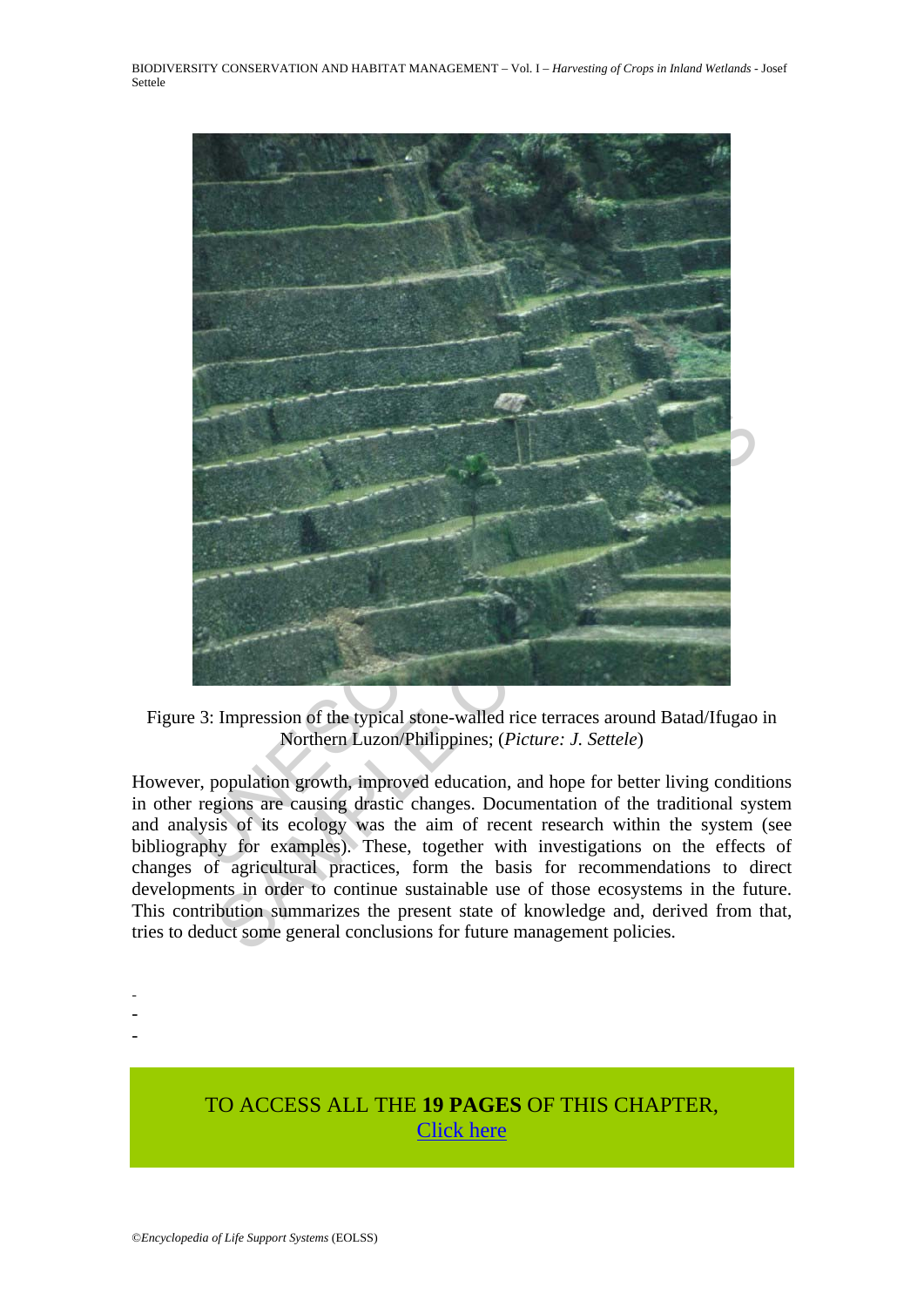#### **Bibliography**

Conklin H.C. (1980). *Ethnographic Atlas of Ifugao: A Study of Environment, Culture and Society in Northern Luzon*. 116 pp. New Haven, CT: Yale University Press. [This is an outstanding atlas on the Ifugao rice culture with a focus on the ethnographic background of the system.]

Drechsler M. and Settele J. (2001). Predator–prey interactions in rice ecosystems: effects of guild composition, trophic relationships, and land use changes–a model study exemplified for Philippine rice terraces. *Ecological Modelling* 137, 135–159. [This is a simulation study on the effects of different landuse scenarios on the pest dynamics in irrigated rice ecosystems. The study also highlights the contribution of biodiversity in different landscape compartments to the integrated management of crops in inland wetlands.]

., Martin K., Achilles T., and Koch W. (1995). Philippine rice terraces<br>ity by agricultural intensification. *Integrating People and Wildlife for a Suggs of the First International Wildlife Management Congress, pp. 630-632* Settele J., Martin K., Achilles T., and Koch W. (1995). Philippine rice terraces–conservation of biodiversity by agricultural intensification. *Integrating People and Wildlife for a Sustainable Future. Proceedings of the First International Wildlife Management Congress*, pp. 630–632 (ed. J.A. Bissonette and P.R. Krausman) Bethesda, Maryland, USA: The Wildlife Society. [This article gives an insight into a counter-intuitive positive relationship of biodiversity conservation and intensification within inland wetland production systems.]

by agricultural intensification. *Integrating People and Wildlife for a Sustainable Fustrial intensificational Wildlife Maragement Congress, pp. 630-6a3 (ed. 1,A. Bisson Sustain Intensification Sustain Intensification Sust* Settele J., Plachter H., Sauerborn J., and Vetterlein D., eds. (1998). *Rice Terraces of Ifugao (Northern-Luzon, Philippines), Conflicts of Landuse and Environmental Conservation–- Report of a Scientific Students' Excursion*. Leipzig, Germany: UFZ Center for Environmental Research Leipzig-Halle. [This is a report on the diversity of aspects we have to consider when talking about recommendations for the development of new sustainable practices in wetland crop production which also should incorporate the protection of biotic resources.]

Wackernagel F.W.H. (1985). *Rice for the Terraces: Cold-tolerant Varieties and Other Strategies for Increasing Rice Production in the Mountains of Southeast Asia*. Doctoral thesis, Cornell University, Ithaca, New York, USA. [This thesis provides insight into the intrinsic problems encountered when recommending strategies for increasing productivity in inland wetland crops.]

Way M.J. and Heong K.L. (1994). The role of biodiversity in the dynamics and management of insect pests of tropical irrigated rice–a review. *Bulletin of Entomological Research* 84, 567–587. [This is an overview on the importance of general biodiversity for the integrated reduction of pest problems in wetland rice production.]

Wilby A., Villareal S., Lan L.P., Heong K.L. and Thomas M. (2005). Functional benefits of predator species diversity depend on prey identity. *Ecological Entomology* 30, 1-6. [Shows the relevance of a more specific approach in order to evaluate the role of predators in biocontrol.]

#### **Biographical Sketch**

**Josef Settele**, born in 1961, did his PhD in agricultural sciences. His thesis dealt with the effects of landuse changes on the community structure and dynamics of invertebrates in Philippine rice terraces. From early childhood he was fascinated by insects and entomology became the guiding light for his career. His second interest is invertebrate conservation biology with a strong focus on butterflies as model organisms. He passed his habilitation in landscape and agricultural ecology with a grid-based modeling study on butterfly metapopulations. Since 1993, he has been employed at the UFZ - Helmholtz Centre for Environmental Research,, where in 2001 he changed from the Department of Conservation Biology and Natural Resources to the Department of Community Ecology, where he became head of the animal ecology section. Since 2002 he is adjunct professor of Ecology at the Martin-Luther-University Halle-Wittenberg. He teaches different topics within ecology for students of biology, ecology, and agriculture at several German universities. He coordinates and/or is otherwise involved in several multidisciplinary and international research projects dealing with land use, nature conservation and biodiversity. He coordinated the EU project ALARM (Assessing LArge scale environmental Risks for biodiversity with